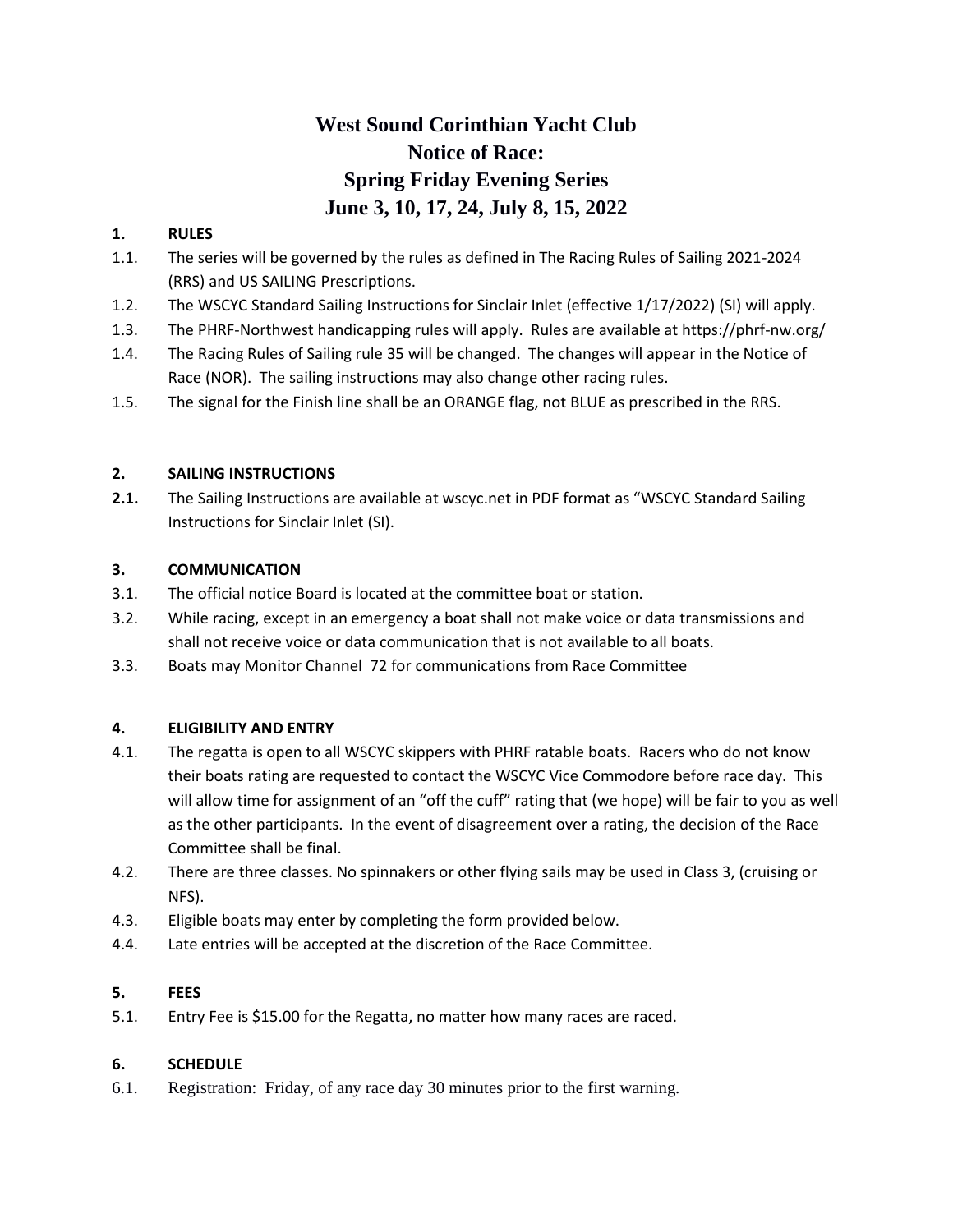- 6.2. Date of racing: Fridays, June 3, 10, 17, 24, July 8, 15 2022
- 6.3. Order of Starts is scheduled to be classes 3, 2 and 1.
- 6.4. IF THERE IS NO RACE COMMITTEE:
- 6.4.1. The starting mark and course will be set by a volunteer. The course may be announced via VHF rather than by signals ashore.
- 6.4.2. One start for all classes. Start at 6:00PM GPS Time
- 6.4.3. Take your time upon finishing, (when your bow passes the line between flag on the dock and start mark).
- 6.5. Number of races: One each evening for a series total of six races. A minimum of one (1) completed race constitutes a series.
- 6.6. The scheduled time of the first warning signal for the race is 5:55 p.m.

#### **7. EQUIPMENT INSPECTION**

7.1. Each boat shall have a valid PHRF-NW rating certificate or shall obtain an "off the cuff" rating as described in NOR rule 4.1.

#### **8. VENUE**

- 8.1. The race will be held in Sinclair inlet and Port Orchard. The start is adjacent to the Port Orchard Marina breakwater.
- 8.2. The SI shows the location of the racing areas.

### **9. THE COURSES**

9.1. The courses are given in the SI. Lengths of courses range from 2.88 to 7.74 NM.

#### **10. SCORING**

- 10.1. Each boat's series score shall be the total of her race scores excluding her worst score,
- 10.2. Points are awarded as defined in the Standard Sailing Instructions for Sinclair Inlet Races.
- 10.3. One race is required to be competed to constitute the series.

#### **11. TIME LIMIT**

11.1. The time limit for the first boat to finish will be 2 hours. Boats failing to finish within 2 ½ hours will be scored Did Not Finish (DNF) without a hearing.

#### **12. RISK STATEMENT**

**12.1.** RRS 3 states: "The responsibility for a boat's decision to participate in a race or to continue to race is hers alone." By participating in this event each competitor agrees and acknowledges that sailing is a potentially dangerous activity with inherent risks. These risks include strong winds and rough seas, sudden changes in weather, failure of equipment, boat handling errors, poor seamanship by other boats, loss of balance on an unstable platform and fatigue resulting in increased risk of injury. **Inherent in the sport of sailing is the risk of permanent, catastrophic injury or death by drowing, trauma, hypothermia or other causes.** The organizing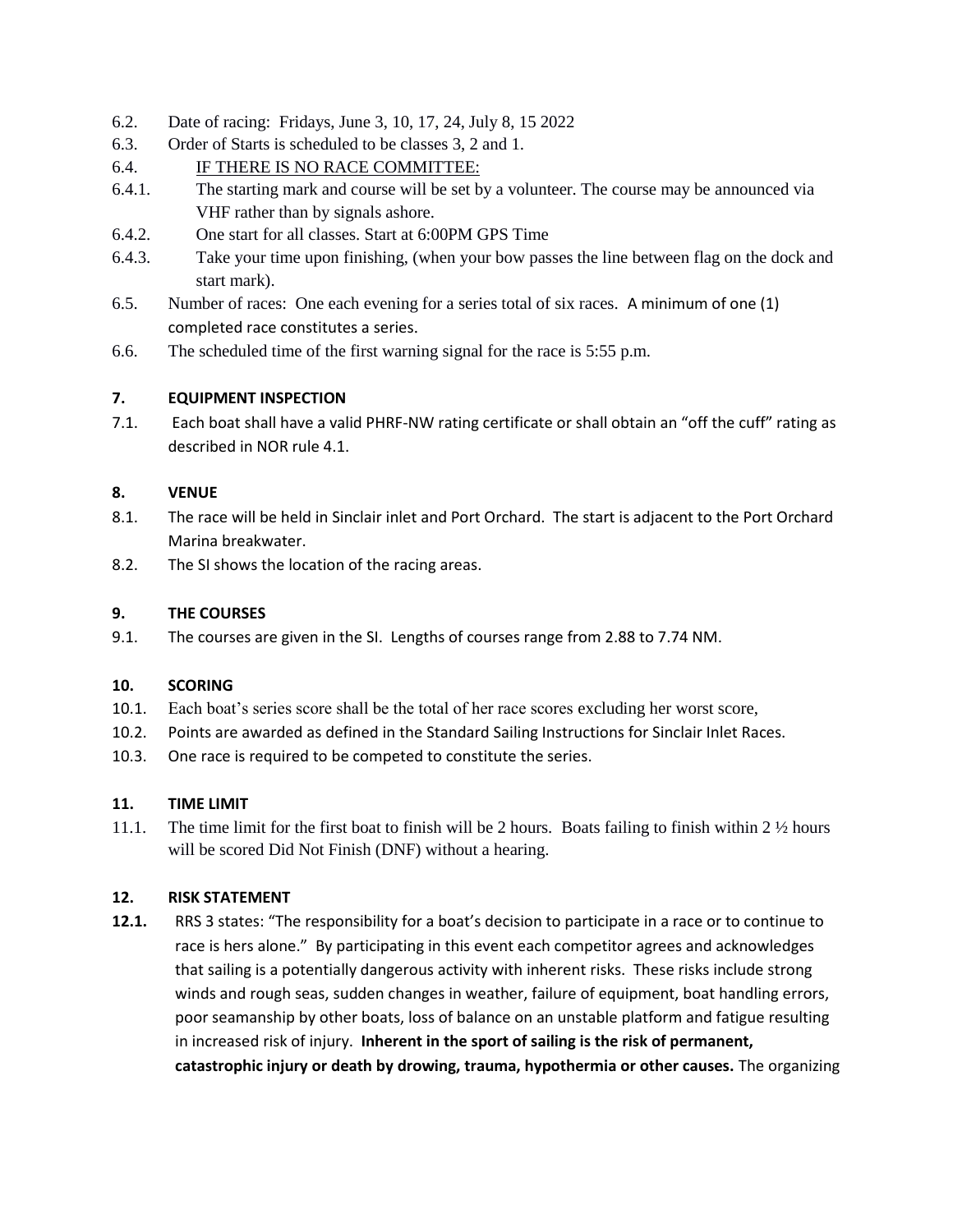authority will not accept any liability for material damage or personal injury or death sustained in conjunction with or prior to, during or after the race.

## **13. INSURANCE**

13.1. Each participating boat shall be insured with valid third-party liability insurance.

## **14. PRIZES**

14.1. Prizes will be awarded up to the third place for each division, based on the number of entries. The number of prizes is determined by dividing the number of entries by 2 and rounding down. For example, if there are 5 entries in a division, there will be prizes for first and second place. Refreshment prizes courtesy of Robert Heay's Port Orchard Yacht Sales will be awarded to the first place in each division after each race.